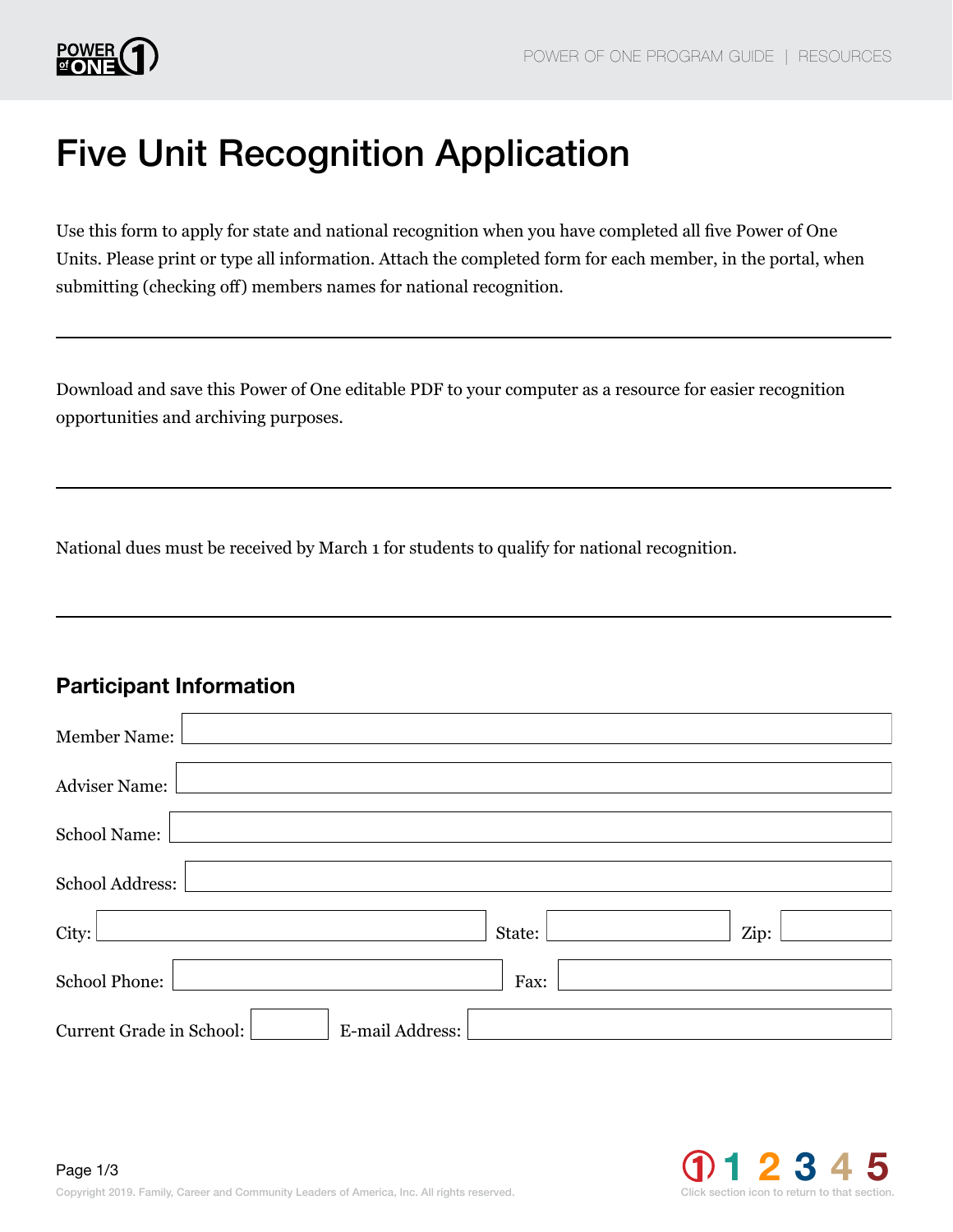

#### Unit: A Better You

| <b>Project Title:</b> | Date Approved: |  |
|-----------------------|----------------|--|

Description and accomplishments:

## Unit: Family Ties

Project Title: Date Approved:

Description and accomplishments:

# Unit: Working on Working

Project Title: Date Approved:

#### Description and accomplishments: